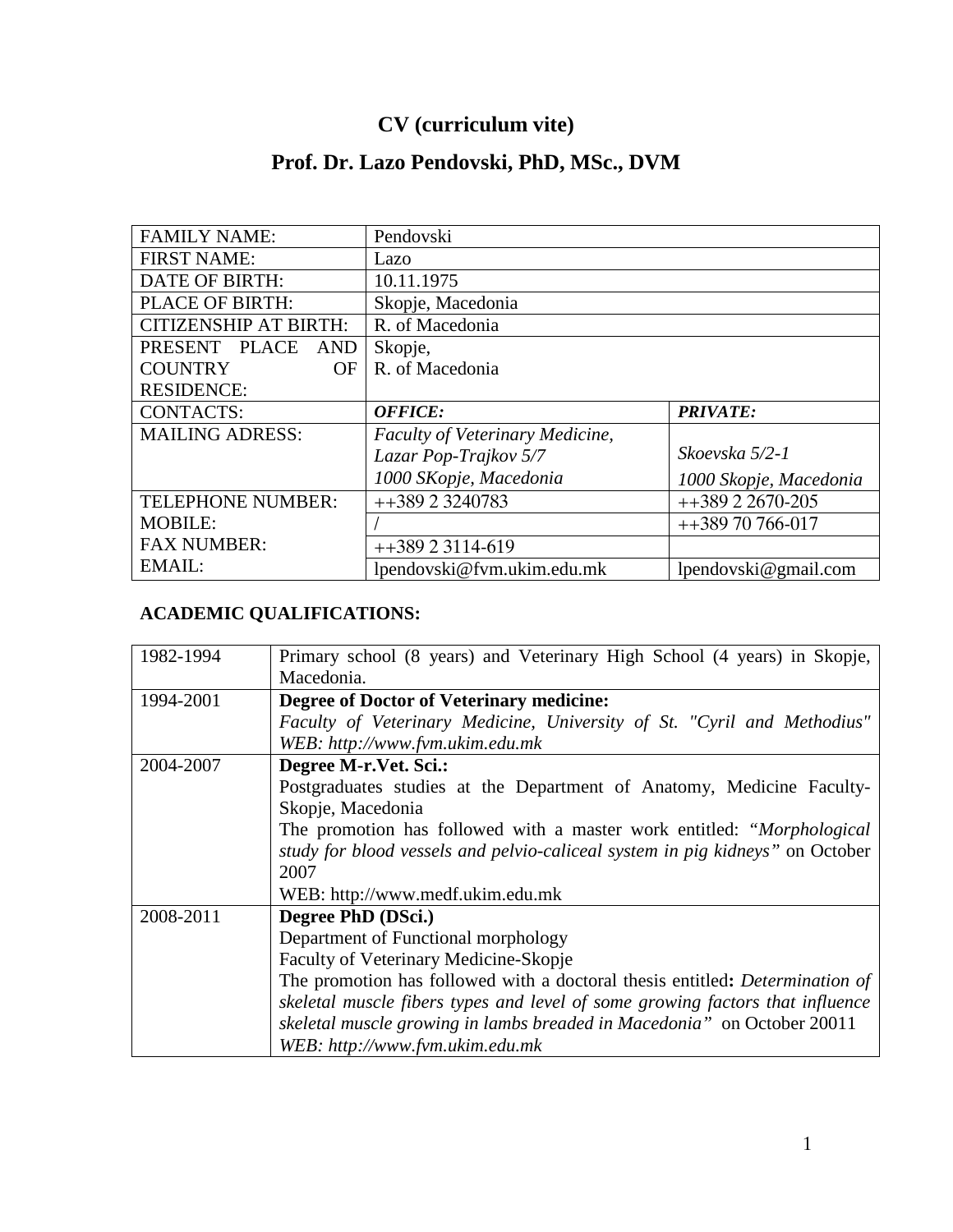### **ELECTIONS ON TEACHING- SCIENTIFIC POSITIONS:**

| 2002-2006     | <b>Young Assistant</b>                 | Review in University Bulletin of UKiM<br>No. 817 (13.12.2002) and No. 900<br>(30.6.2006). |
|---------------|----------------------------------------|-------------------------------------------------------------------------------------------|
| 2008-2011     | <b>Senior Assistant</b>                | Review in University Bulletin of UKiM<br>No. 934 (15.1.2008), and No. 995<br>(1.11.2010)  |
| 2011-2016     | <b>Assistant Professor</b><br>(Docent) | Review in University Bulletin of UKiM<br>No. 1021 of 15.12.2011                           |
| 2016 - Onward | <b>Associate Professor</b>             | Review in University Bulletin of UKiM<br>No. 1127 of 15.07.2016                           |

### **PROFESSIONAL CONTACTS and VISITS/ CONGRESSES, COURSES SYMPOSIUMS/**

- − 6th International conference for Ovine and Caprine reproduction and 4th Symposium on Animal Reproduction, 9-12 September, 1998, Ohrid Macedonia
- − Workshop for plastination method, 05-08.May 2004 Skopje R. of Macedonia, Secretary of the Seminar.
- − 12th International conference on Plastination July 11-17 2004 Murcia Spain
- − 8th International interim conference for plastination Ohrid 05-10 July 2005 R. Macedonia; General Secretary of the Conference.
- − Participation of 13th International Conference on Plastination 02-07.07 2006 Vienna Plastination Laboratory Medical University, Vienna Austria
- − Training courses for preparing a proposals for scientific-research projects in FP6 and FP7, organised from GTZ in period of 2005-2006
- − XXVI Congress of the European Association of Veterinary Anatomists 19-22 July 2006 Messina Italy
- − 5th Annual Workshop of COST Action 855 Animal Chlamydioses and Zoonotic Implications. National Veterinary Research Institute, 10-11.09.2007 Pulawy, Poland
- − VII Postgraduate Course of Plastination "Polyester Plastination technique P40", December 10-12 .12. 2007, University of Murcia, Spain
- − Training course on PCR-diagnosis of avian chlamydiosis; 20-24 Fevruary 2008; AFSSA, Maisons-Alfort, France
- − International Workshops organized by FVMS and RSPCA: "Animal Welfare: The European Framework" and "The 3Rs concept – The Legal Framework on the protection of laboratory animals" Ohrid, R. Mcedoniaa, 27-29 March 2008.
- − 14th International Conference for Plastination; Heidelberg, Germany; 20-23. July 2008
- − XXVII Congress of the European Association of Veterinary Anatomists; Budapest, Hungary. 24-27.July 2008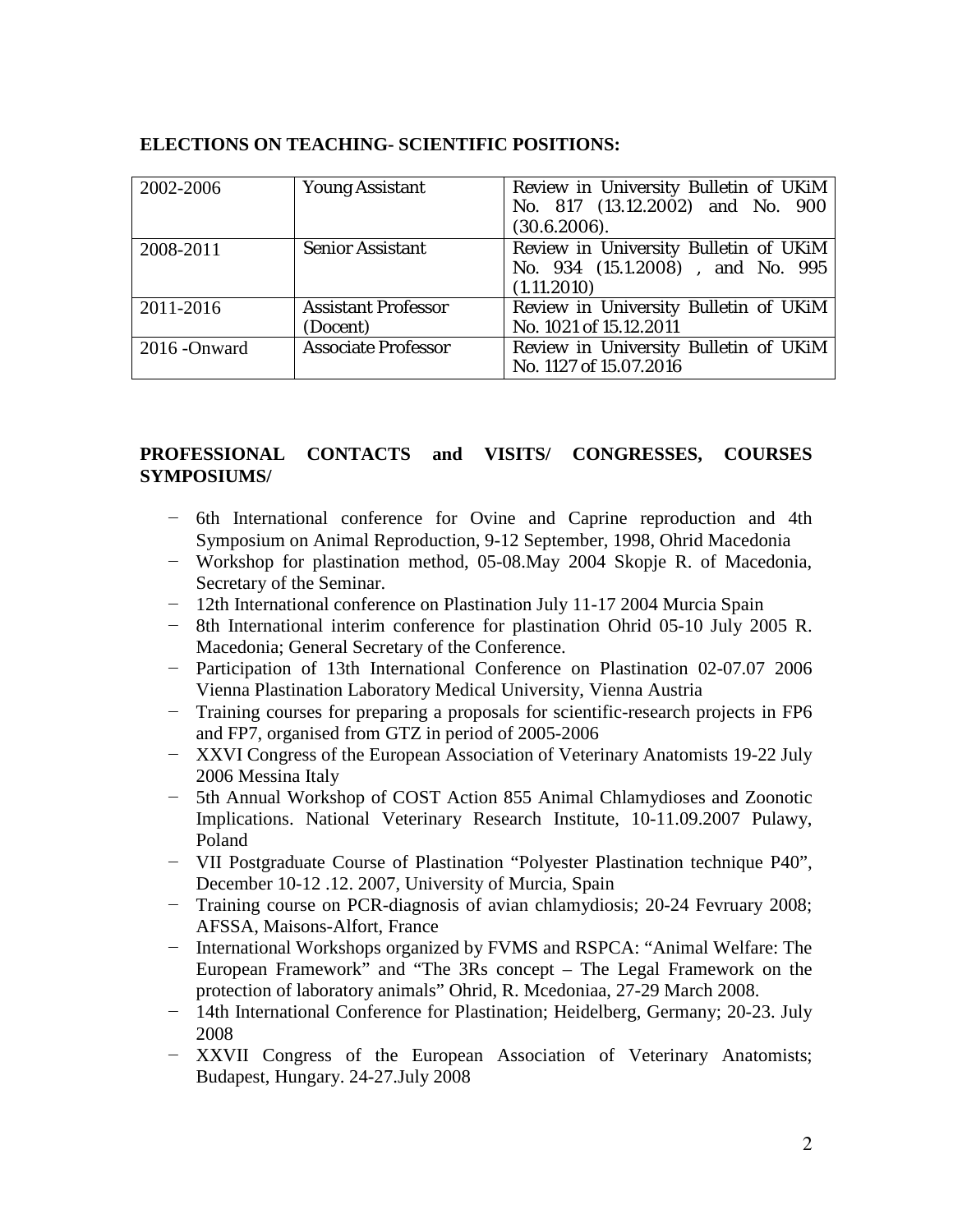- − Feed for Health: 1st International Workshop [COST Action FA Joint Meeting WG1, 2, 3, 4 and 2nd Management Committee. Milano. Italy, 16-17 March 2009
- − Workshop on the role of the competent authority in regulating scientific procedures using animals AGR 41044 organised in co-operation with Veterinary Directorate, Ministry of Agriculture, Fisheries and Rural Development of Croatia and RSPCA, 5-6 May 2010
- − XXVIII Congress of the European Association of Veterinary Anatomists; Paris, France, 28-31.July 2010
- − International workshop: "Implementation of protocols for welfare of farm animals'', Ohrid, R. of Macedonia 25-27.10.2010
- − Lecturer on the workshop "Animal welfare in slaughterhouses at animals that are used for meat production" Centre for Animal Welfare at FVM- Skopje, Macedonia 17. 11.2011
- − International scientific meeting: "Days of veterinary Medicine-2010'' Ohrid, R. of Macedonia (28-30.10.2010)
- − International scientific meeting: "Days of veterinary Medicine-2012'' Ohrid, R. of Macedonia (9-11.09.2011)
- − XXVIII Congress of the European Association of Veterinary Anatomists; Stara Zagora, Bulgaria, 25-28.July 2012
- − International scientific meeting: "Days of veterinary Medicine-2012'' Ohrid, R. of Macedonia (2-4.09.2012)
- − International workshop: **"**Laboratory animal's workshop, Belgrade, Serbia. 6- 7.11.2012
- − International workshops: "Workshop for Research Leaders"and "Lecturers Helping Lecturers". Athens, Greece, 4-5.10.2012
- − International workshops: 'Improving skills in networking and proposal writing for international research projects ". Brussels, Belgium, 19-21.11.2012
- − COST FFH Final conference Feed for Health, Milano, Italy, 19-20. 02. 2013

## **HONOURS**

On 12<sup>th</sup> International conference on Plastination July 11-17 2004 Murcia Spain article: "Green iguana plastination with the S10 technique in Macedonia" was elected as best article on the Conference.

### **PARTICIPATION IN RESEARCH PROJECTS**

- − Participation in international project: Tempus Joint European Project (JEP) Tempus project CD\_15017 – 2000 (807). Improvement of veterinary education in the Republic of Macedonia''. CD\_15017 – 2000 (01.09.2000-31.08.2003).
- − Participation in national project "Clamidiosis in animals and its zoonotic implications", (01.01.2004 to 11.04.2007); No. Contract 17-1018/1 from 20.05.2004, (part of the action COST-855)
- − Participation in international project: "The importance of chlamydia infections in birds for animal and human in Southeastern Europe", (program SEE-ERA-NETs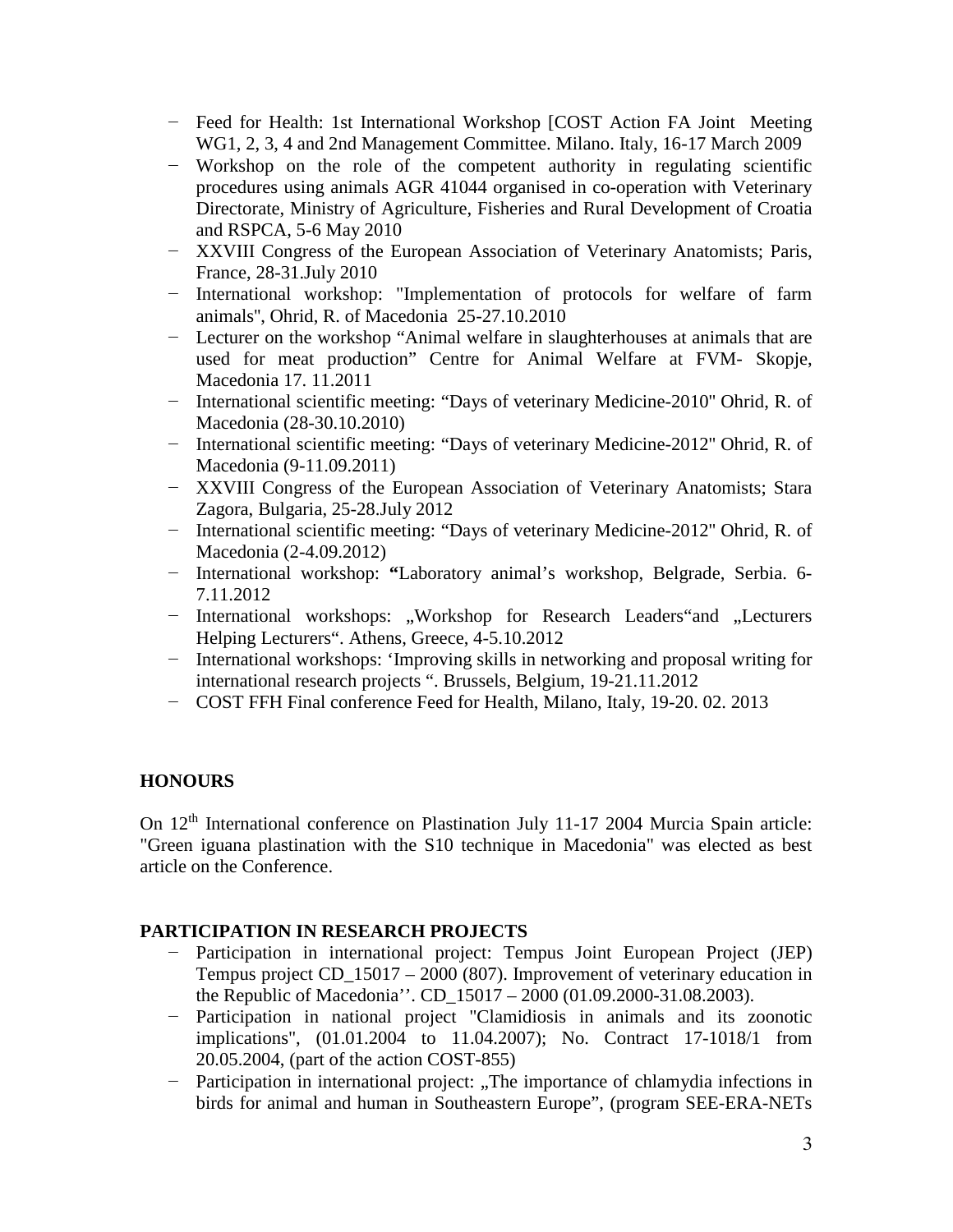Pilot Joint Call, INTAS ref. Nr 06-1000031-10035; 1.9.2007 - 31.5. 2008, No. ERAC agreement 51580).

- Participation in NATO international project: "rDNA transcription re-activation in *in vitro* produced bovine embryos", (2005 -2007) in collaboration with the Faculty of Natural Sciences in Nitra, Slovakia and Veterinary University of Vienna, Austria. (Grand Number: CBP.EAP.CLG.981248)
- − Participation in international project: "Embryotransfer and in vitro insemination at ruminants"(Bilateral with Croatia) 2005-2007
- − Participation in international project: "The Western Balkans University Network for Animal Welfare", (1.9.2008 to 31.12.2010) with participation of Universities in the Western Balkans, University of Bristol, and RSPCA-International.
- − FP-7 international project: "Econ-Welfare" KBBE 1-1-213095, realized within the European Commission in the frame of FP7-program (2008 to 2011).
- − FP-7 international project: "AWARE" KBBE-2010.1.3-04 in the FP7- program on the European Commission (2011 - 2014).
- − COST-action FA802 Feed for Health (6.11.2008 to 31.12.2012)
- − "Immunohistochemical identification of morphological skeletal muscle fibers types in lambs during postnatal development as indicators for evaluation of meat quality." Principal researcher: Ass. Prof. Lazo Pendovski, PhD (Financed by UKiM, Resolution No.02-15314, 2014), Project type: Research-applicative project.
- Genetic typing and antibiotic resistance of Listeria monocytogenes isolated from food and facilities for food production "(Financed by UKiM, Resolution No. 02-108/11, 31.01.2015), Project type: Research-applicative project.
- − Establishment of Safer Animal Rescue Capacity. Coordinator: Ass. Prof. Lazo Pendovski, Project Number - [2015-1-TR01-KA204-022441] ERASMUS + PROGRAMME KA2 – Cooperation and Innovation for Good Practices Strategic Partnerships for Adult Education, 2016

### **ADMINISTRATIONAL ACTIVITIES**

- − General Secretary on the Seminar for plastination methods, 05-08.May 2004 Skopje R. of Macedonia,
- − General Secretary on the 8th International Interim Conference for Plastination, Ohrid 05-10 July 2005.
- − Associate editor on the scientific journal "Macedonian Veterinary Review" 03.10.2006-onward
- − Member of organization board of the International workshops in organization of FVMS and RSPCA: "Animal Welfare: The European Framework" and "The 3Rs concept – The Legal Framework on the protection of laboratory animals". Ohrid, R. Macedonia, 27-29 March 2008
- − Editor in Chief on the International Scientific Journal "Macedonian Veterinary Review" 2013-onward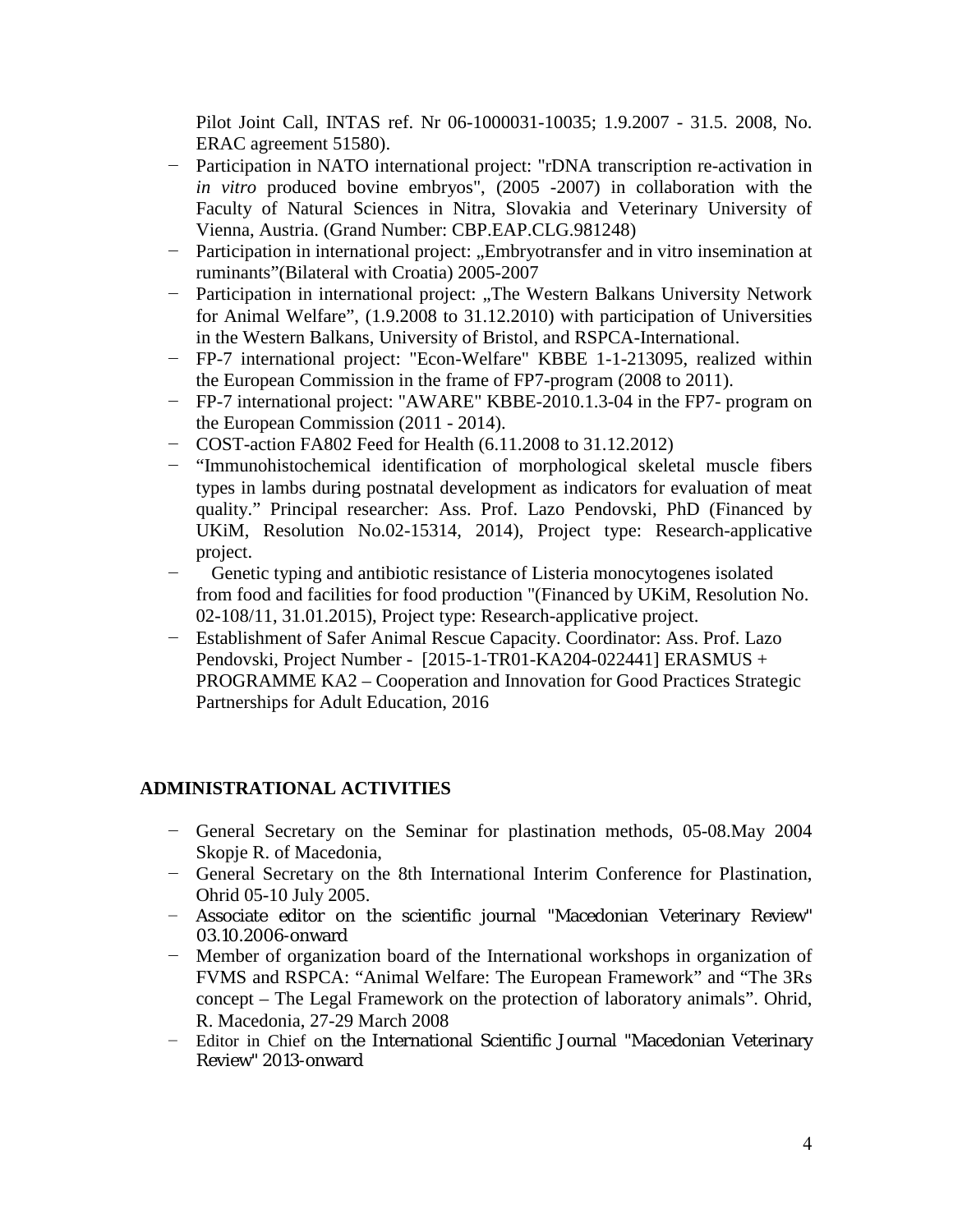#### **SCHOLARSHIP/GRANTS/STUDY ABROAD**

- − COST-scholarships for short time scientific mission (STSM) at the Veterinary Faculty in Zagreb (16 - 22 May 2005).
- − CEEPUS Mobility Grant at the University of Veterinary Medicine in Vienna, Austria (1-31.4.2008).
- − Basileus 10 month's scholarship (1.09.2010 / 28.06.2011) at the Institute of Anatomy, Histology and Embryology at the Veterinary Faculty in Ljubljana (Slovenia) as a doctoral (PhD) fellow.

#### **PARTICIPATION IN SCIENTIFIC-VOCATIONAL ASSOCIATIONS**

- Member of European Association of Veterinary Anatomist
- Member of International Society for Plastination
- Member of Macedonian Veterinary Chamber

#### **BOOKS/HANDBOOKS**

- 1. Weiglein A., Ilieski V., **Pendovski L.** "Booklet for Plastination", Faculty of veterinary medicine. pp. 1-48, 2004. (University Bulletin No. 900 from 30.6.2006)
- 2. Ilieski V., **Pendovski L.** Humana euthanasia at animals. Handbook for veterinary medicine. Faculty for veterinary medicine. ISBN 978-9989-774-13-3. COBISS.MK-ID 72044042; pp 1-80.; 2008.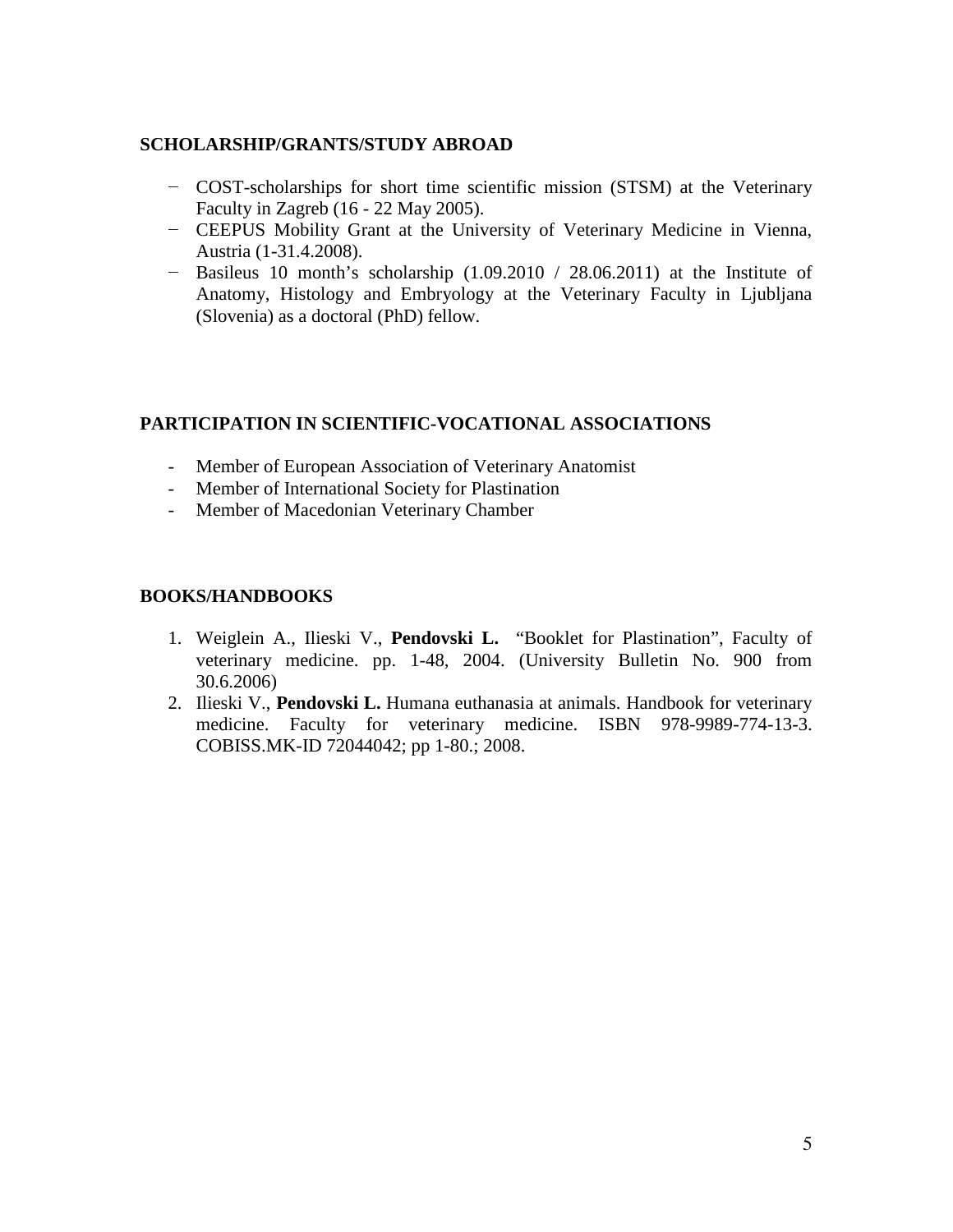#### **REFERENCES:**

- 1. **Pendovski L**., Donev T.: Echinoccocosus at sheeps: Proceedings of student papers on VI International Conference for Ovine and Caprine Production and V - Symposium on Animal Reproduction, Ohrid, Macedonia , 73-77; 1998
- 2. Srbinovska V., Stojanova A., Miceva G., Bosevski M., **Pendovski L**., Trojacvanec S., Popovski T. Z..: Influence of nutrition in nature on some physiological and biochemical parameters at participants in the project Survival in Nature. Scientia Iuvenis I-1, 18-23; 1998
- 3. **Pendovski L**., Ilieski V., Nikolovski G.: The experience of green iguana plastiantion with S10 technique in Macedonia. Journal of the International Society for Plastination. 19, 60-61, 2004
- 4. **Pendovski L**., Ilieski V., Nikolovski G. Silicone Plastination of a Malpositioned long-term Formalin-fixed Green Iguana. Journal of the International Society for Plastination. 19, 40-42, 2004
- 5. Ilieski V; **Pendovski L**; Ulcar I: "Evaluation of shrinkage on pig kidneys with S10 technique: Study before and after dehydration and impregnation" Proceedings of the 8th International Interim Conference for Plastination; Ohrid, Macedonia. 42-43; 2005
- 6. Mitevski D.; **Pendovski L**.; Naletoski I.; Ilieski V. Surveillance for the presence of Chlamydophila psittaci in pigeons and doves from several towns in Macedonia. Proceedings of the 3rd Workshop of diagnosis and pathogenesis of animal chlamydioses.(full paper) 141-145; 2005
- 7. Strejcek F., Petrovicova I., Svarcova O., Schellander K.,**Pendovski L**., Niemann H., Maddox-Hyttel P., Laurincik J.: Intranuclear localization of rRNA transcription after microinjection of BrUTP. J. Farm. Anim. Sci. 38, 17 - 25, 2005
- 8. Ilieski V., **Pendovski L.,** Ristoski T. Microscopic morphological investigation of deplastinated pig kidney section. Proceedings of the 13th International Conference for Plastination; Vienna, Austria; Journal of the International Society for Plastination. vol. 21, pp. 25, 2006
- 9. Ilieski V., **Pendovski L.,** Ristoski T., Cvetkovic A., Jankuloski D*.* Possibilities of diagnostic value of microscopic sections from plastinated musculature of fish. Italian Journal of Anatomy and Embryology. Vol. 111, 123, 2006
- 10. Ilieski V., Ristoski T. **Pendovski L.,** Dodovski A. and Mitevski D. Detection of Chlamodophyla psittaci in free-living birds using ELISA and immunohistohemical methods. Proceedings of Fourth Annual Workshop of COST Action 855 Animal Chlamydioses and Zoonotic Implications. Moredun Research Institute, Edinburgh, Midlothian, Scotland, UK. 86-87; 2006
- 11. Ilieski V.; **Pendovski L**. Tissue preservation by using curable polymers an interdisciplinary approach to replace laboratory animals used for experimental and other scientific purposes. FELASA-ICLAS Joint Meeting. p. 339; 2007;
- 12. Ilieski V., Naletoski I., **Pendovski L.,** Sachse K., Laroucau K. and Dovc. A: Detection of Chlamydiaceae spp. in clinical samples from pigeons by Real Time PCR in Macedonia. Pathogenesis, epidemiology and zoonotic importance of animal chlamydioses. Proceedings of 5th Annual Workshop of COST Action 855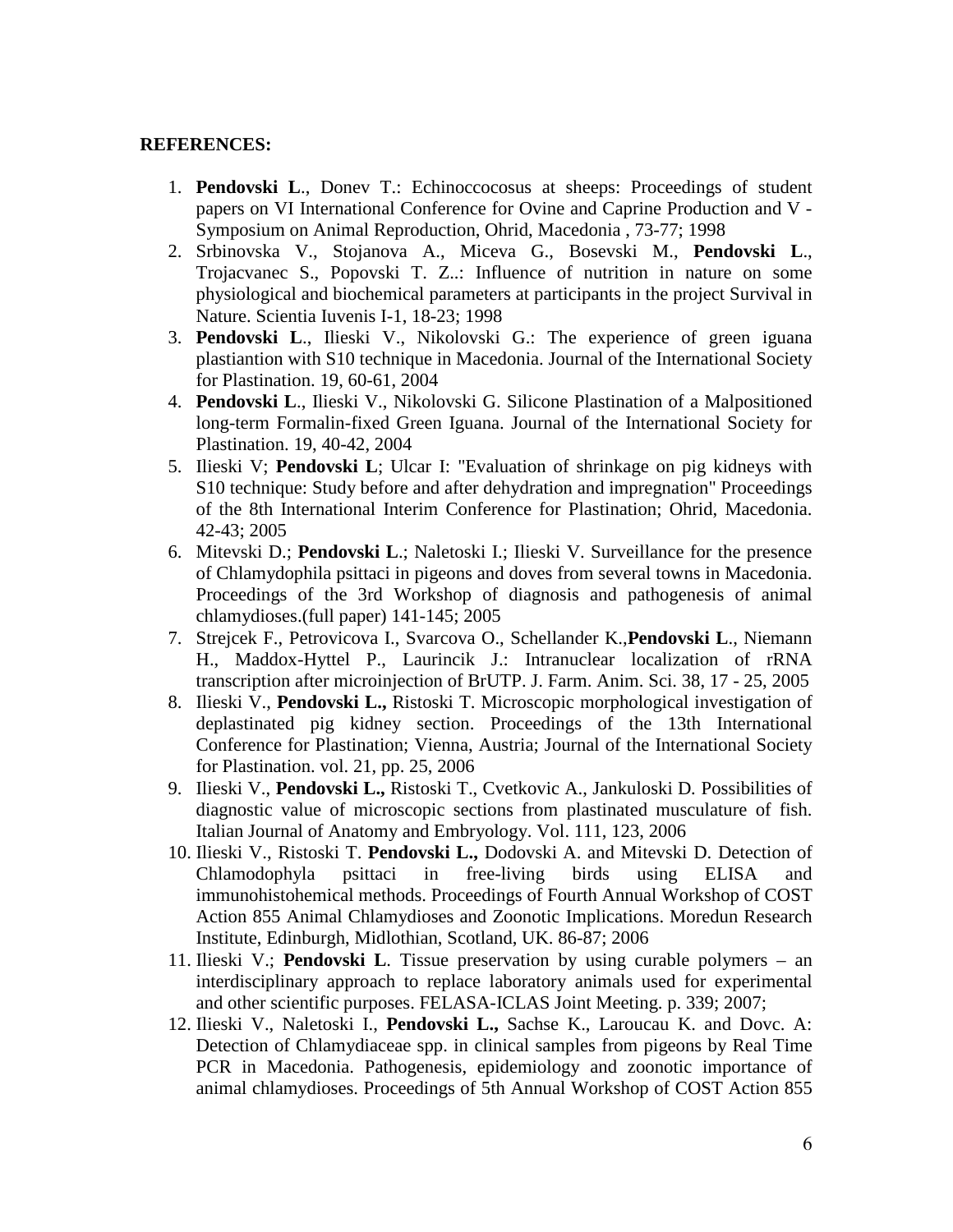Animal Chlamydioses and Zoonotic Implications. National Veterinary Research Institute, Pulawy, Poland. pp. 34, 2007

- 13. Ilieski V., **Pendovski L.**, Petkov V, Kocoski L, Popovska-Percinic F. Computer Modeling During Flexion and Extension on Dog Elbow Joint. Macedonian Veterinary Review. Vol. 30 No.1: 57-62; 2007
- 14. **Pendovski L.**, Ilieski V., Tosovska-Lazarova D., Petkov V., Kocoski L. Popovska Percinic F. Pelvi-Caliceal System on Pig Kidney: A Model for Urologic Procedures in Human Medicine. Macedonian Veterinary Review. Vol. 30 No.1: 49-56; 2007
- 15. Ilieski V., **Pendovski L.** Morphological Characteristics of the Myo-endothelial Interactions in the Pig Coronary Artery Influenced by Myocardial Bridges. Nanobiotechnology: Bio-interfaces – International Workshop, EC Joint research Centre, Ispra, Italy, 10-13; 2007
- 16. **Pendovski Lazo**, Ilieski Vlatko, Lazarova-Tosovska Dobrila, Trpkovska Biljana, Petkov Vladimir. Classification of Pig Kidney Collecting System: S10/S3 Corrosion Casts Study. Abstract Booklet of the 14th International Conference for Plastination; Heidelberg, Germany; 48.p; 2008.
- 17. Ilieski Vlatko, **Pendovski Lazo**, Bojadzieva Biljana, Petkov Vladimir. The Pig Heart Anatomy on Thin S10 Tissue Slices. Abstract Booklet of the 14th International Conference for Plastination; Heidelberg, Germany; 59 p; 2008.
- 18. **Pendovski Lazo**., Ilieski Vlatko. The Segmental Arterial Branches in Pig Kidney. Magyar Allatorvosok Lapja- XXVIIth EAVA Congress. Budapest, Hungary. 93p; 2008
- 19. **Pendovski Lazo**, Ilieski Vlatko, Trpkovska Biljana, Petkov Vladimir. Classification of Pig Kidney Collecting System: Anatomic study for pelvi-caliceal dranage. Abstract Booklet of the 9th Interim Conference for Plastination; Ann Arbor, Michigan, US, Journal of the International Society for Plastination. 23, 34- 35, (2008)
- 20. **Lazo Pendovski**. Morphologic study for blood vessels and pelvio-caliceal system in pig kidneys [MSc thesis]. Macedonian Journal of Medical Sciences. 2008 Dec 15; 1(2):64-74.
- 21. Ilieski Vlatko, **Pendovski Lazo**, Pejoska Jana, Mitrov Dine, Petkov Vladimir. Reconstruction of flexion and extension of elbow joint using software AVOID SOFTIMAGE XSI. Magyar Allatorvosok Lapja- XXVIIth EAVA Congress. Budapest, Hungary. 45p; 2008
- 22. **Pendovski L.,** Petkov V., Popovska-Percinic F., Ilieski V. Silicone plastination procedure for production of thin, semitransparent tissue slices: a study using the pig kidneys. Journal of the International Society for Plastination. 23, 10-16, (2008)
- 23. Hammond-Seaman, A.; Ilieski, V.; **Pendovski, L**.; Thomas, G (eds.) (2008): "Animal Welfare: the European Framework: Proceedings of the Workshop", 28 March 2008, SS. Cyril & Methodius University Congress Centre, Ohrid, Republic of Macedonia.
- 24. Hammond-Seaman, A.; Ilieski, V.; **Pendovski, L.;** Thomas, G (eds.) (2008): "The 3Rs Concept: The legal framework on the Protection of Animals: Proceedings of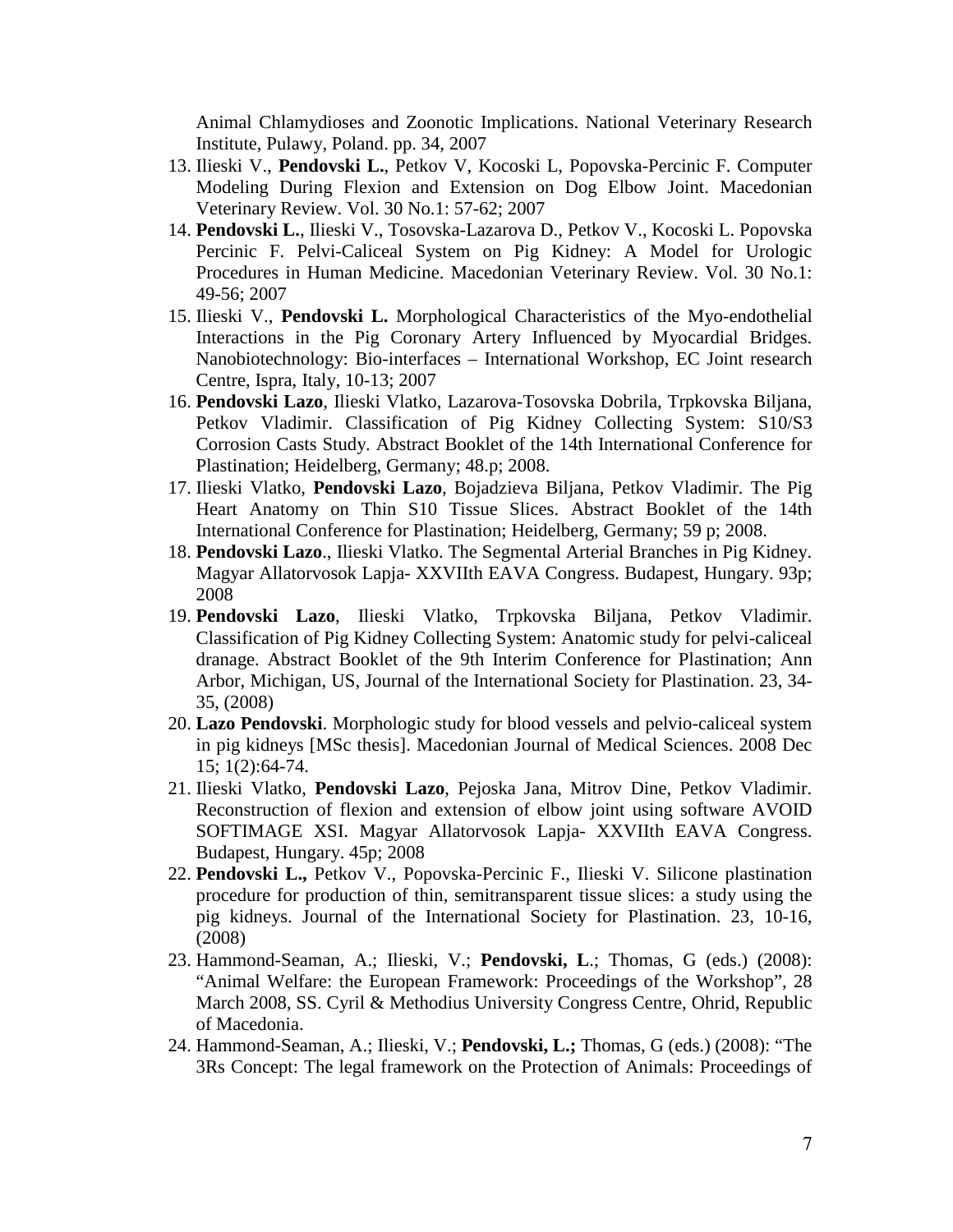the Workshop", 28 March 2008, SS. Cyril & Methodius University Congress Centre, Ohrid, Republic of Macedonia

- 25. Ilieski V, **Pendovski L.**, Petkov V., Popovska-Percinic F., Mizrahi R. Plastination Of Tissues And Organs: Interdisciplinary Approach To Replace Laboratory Animals That Are In Use For Education And Research. Macedonian Veterinary Review. Vol. 31, No.1: 71-78; 2008
- 26. **Pendovski L.,** Ilieski V., Petkov V., Popovska-Percinic F., Mizrahi R: Morphological Peculiarity Of The Renal Parenchyma On S10 Thin Plastinated Pig Kidneys. Macedonian Veterinary Review. Vol. 31, No.1: 49-57; 2008
- 27. **Pendovski L.,** Ilieski V., Petkov V., Popovska-Percinic F., Anatomical classification at the segmental arterial branches on the renal artery in pig kidneys. Macedonian Veterinary Review. Vol. 32, No.1: 55-69; 2009
- 28. Ilieski V, **Pendovski L.**, Trojacanec P, Iliesvska K, Petkov V., Popovska-Percinic F. Endoscopy and bronchoscopy of dog plastinated specimen. Anat. Histol. Embryol. Vol. 39 No. 4: 295; 2010
- 29. **Pendovski L.,** Ilieski V., Petkov V., Popovska-Percinic F. Using S10 thin plastinated sliced to study anatomy of renal parenchyma in pig kidneys. Anat. Histol. Embryol. Vol. 39 No. 4: 312-313; 2010
- 30. F.Popovska-Percinic, V.Ajdzanovic, S.Trifunovic, N.Miteva, V.Ilieski, **L.Pendovski,** V.Milosevic. Stereological parameters of zone fasciculate after exposure to high ambient temperature. Book of full papers. 4th Serbian Congress for Microscopy. pp.147-148; 2010.
- 31. **Popovska-Percinic F.,** Miteva N., Ilieski V., Pendovski L., Jordanova M., Blagoevska K. (2010). The effect of testosterone on the histomorphology of the adrenal cortex in testectomised rats acclimated on different ambient temperatures. Abstract book of Days of veterinary medicine 2010, pp. 19-20, 28-30.October., Ohrid, R. Macedonia
- 32. Popovska-Percinic Florina, Miteva Nada, Jordanova Maja, Ilieski Vlatko, **Pendovski Lazo**, Blagoevska Katerina. Morphofunctional characteristics of the adrenal cortex in tesetctomised rats acclimated on different ambient temperature Mac. Vet. Rew. Vol 33, No. 1, 25 - 32, 2010
- 33. Ilieski Vlatko, Radeski Miroslav, **Pendovski Lazo**. Opsti stavovi u odnosu na standard za dobrobit farmskih zivotinja u R.Makedoniji. Zbornik referata i kratkih sadrzaja. 2011, pp. 15-16, Zlatibor, Srbija
- 34. F. Popovska-Percinic, V. Ajdzanovic, S. Trifunovic, M. Jordanova, V. Ilieski, **L. Pendovski**, V. Milosevic. Pituitary-adrenal axis in male rats after exposited to high ambient temperature. Endocrine Abstracts (2011) Vol. 26 pp.
- 35. Popovska-Percinic Florina, Ajdzanovic Vlada, Miteva, Nada, Ilieski Vlatko, **Pendovski Lazo**, Trifunovic Svetlana, Milosevic Verica (2011): Immunopositive GH cells in adult male rats after exposure to high ambient temperature. Proceedings of the Days of veterinary medicine 2011, p. 123, Ohrid, R. Macedonia
- 36. Ilieski Vlatko, Radeski Miroslav, **Pendovski Lazo**. General attitudes for farm animal welfare standards in R. Macedonia. Proceedings of the Days of veterinary medicine 2011, p.52-53, Ohrid, R. Macedonia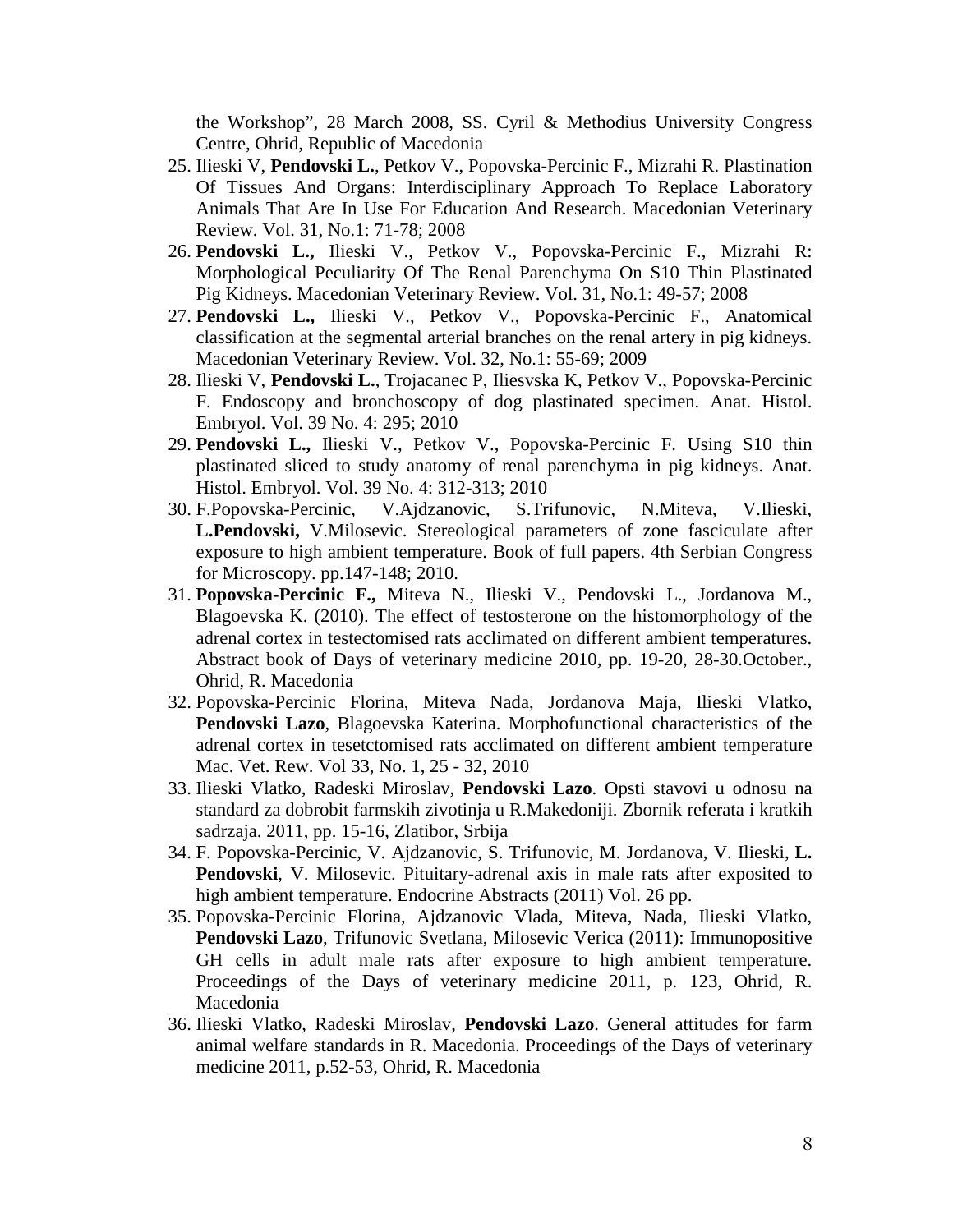- 37. Kochevski Zoran, **Pendovski Lazo**, Stefanovska Jovana, Dodovski Aleksandar, Ilieski Vlatko. Plastination the chicken embryos with S10 technique in different embryonic stage of development. Proceedings of the Days of veterinary medicine 2011, p.126-127, Ohrid, R. Macedonia
- 38. **Pendovski Lazo**, Ilieski Vlatko, Ursic Matjaz, Petkov Vladimir, Popovska-Percinic Florina, Travnikar Branko, Fazarinc Gregor (2011): Anatomical correlation between dog transversal S10 plastinated thin sections and computer tomography (CT) images. Proceedings of the Days of veterinary medicine 2011, p. 124-125, , Ohrid, R. Macedonia
- 39. F. Popovska-Percinic, **L. Pendovski,** N. Miteva, M. Jordanova, V. Ilieski and K. Blagoevska (2012): Morphological characteristics of the adrenal cortex in heat acclimated testectomised and sexhormone treated rats. Bulgarian journal of veterinary medicine, Vol. 15., Suppl. 1, p. 98
- 40. **L. Pendovski,** V. Ilieski, F. Popovska-Percinic, V. Petkov and D. Tosovska-Lazarova (2012): Anatomical characteristics of the renal venous system in pig kidneys. Bulgarian journal of veterinary medicine, Vol. 15., Suppl. 1, p. 75.
- 41. Adamov Nikola, **Pendovski Lazo,** Esmerov Igor, Mickov Ljupco, Adamov Mihajlo. Potentials of molecular genetics for improvement of livestock production in Republic of Macedonia Book of proceedings, 3<sup>rd</sup> International Scientific Meeting "Days of veterinary medicine 2012", p. 234-238, 2-4 September, Ohrid, R. Macedonia
- 42. Popovska-Percinic Florina., Ajdzanovic Vladimir, Trifunovic Svetlana, Ilieski Vlatko, **Pendovski Lazo,** Blagoevska Katerina, Milosevic Verica. (2012): ACTH cells after chronic exposure of rats to high ambient temeprature: morpological study. Book of proceedings, 3<sup>rd</sup> International Scientific Meeting "Days of veterinary medicine 2012", p. 223-226, 2-4 September, Ohrid, R. Macedonia
- 43. **Pendovski L.,** Ilieski V., Petkov V., Popovska-Percinic F., Tososka Lazarova D. (2012): renal vein branch patterns in pig kidneys. Book of proceedings, 3rd International Scientific Meeting "Days of veterinary medicine 2012", p. 247-251, 2-4 September, Ohrid, R. Macedonia
- 44. Ivana Gligorova, Vlatko Ilieski, **Lazo Pendovski**. The R- Opportunities for good science and animal welfare. 15 International veterinary medicine students scientific research congress. Istanbul, 3-5 May 2012, pp. 143
- 45. Radeski M., Janevski A., Ratkova M., Angelovski L., Chrcheva R., Uzunov R., **Pendovski L.,** Ilieski V. The influence of feed, milk and indoor air quality on the welfare scoring of dairy cattle farm. COST FFH Final conference Feed for Health, Milano 2013, pp. 19
- 46. Uzunov R., Hajrulai-Musliu Z., Sekulovski P., **Pendovski L.,** Ilieski V., Angelovski L., Radeski M., Stojkovski V. Validation of rapid ELISA method for determination of ractopamine in pig feed. COST FFH Final conference Feed for Health, Milano 2013, pp. 52
- 47. Angelovski L., Radeski M., Uzunov R., Ratkova M., **Pendovski L.,** Janevski A., Chrcheva R., Ilieski V., Sekulovski P. Parameter of assessment of animal health and welfare standards in goat farming. COST FFH Final conference Feed for Health, Milano 2013, pp. 54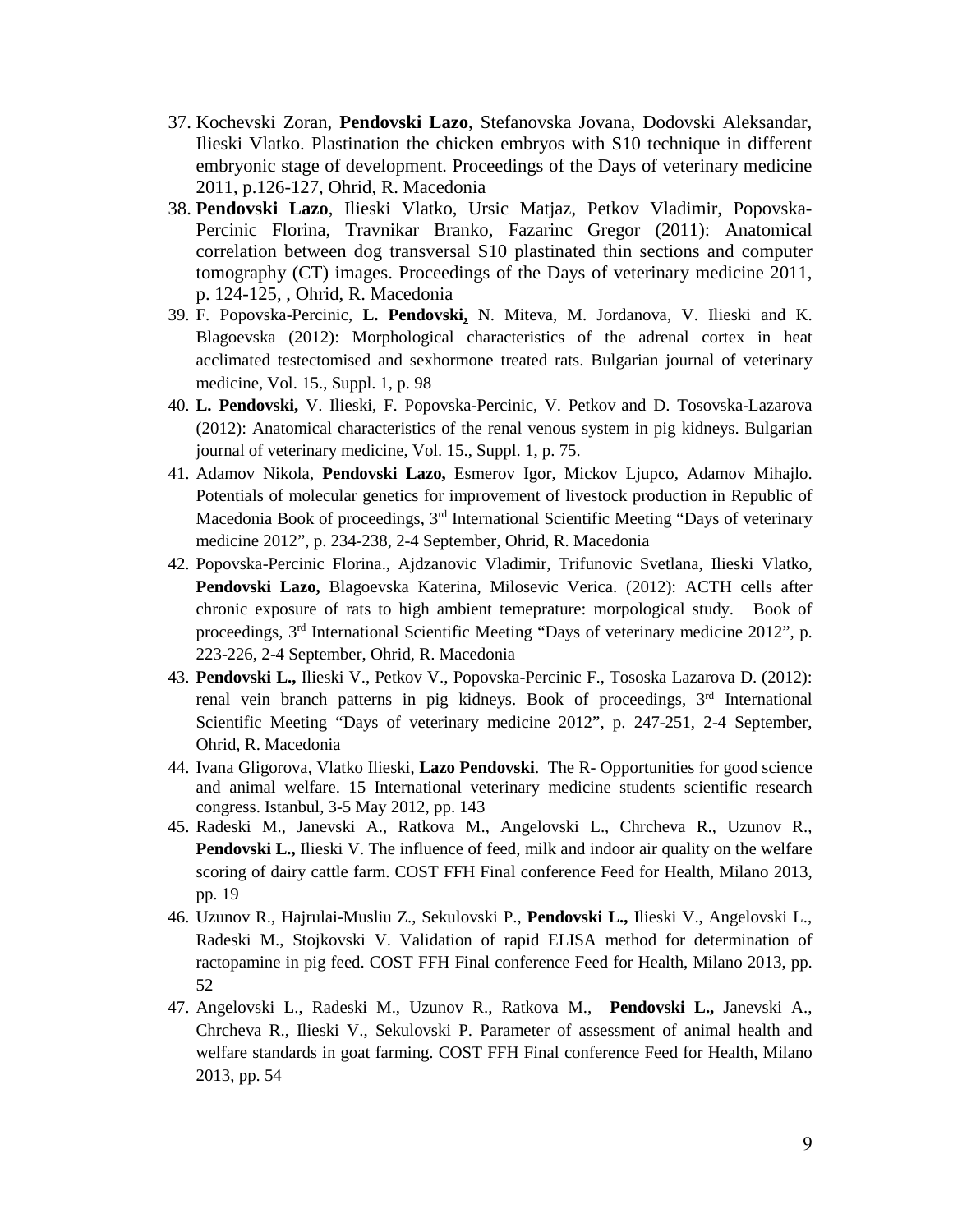- 48. *Popovska-Perčinić Florina, Ajdžanović Vladimir, Pendovski Lazo, Živanović Jasmina, Ilieski Vlatko, Dovenska Monika, Milošević Veric. Immuno-histomorphometric and – fluorescent characteristics of rat GH cells after chronic exposure to moderate heat. Mac Vet Rev 2012; 35 (2): 65-72*
- 49. Blagoevska Katerina, Dodovski Aleksandar, Blagoevski Andreja, Popovska-Percinic Florina, **Pendovski Lazo**, Mickov Ljupco , Stojkovski Velimir. **Effect of Enterovocus faecium DSM 7134 probiotic upon some hematobiochemical values in acute ochratoxicoses in broilirs.** *Mac Vet Rev 2012; 35(1): 43-49*
- 50. **Pendovski Lazo**, Ilieski Vlatko, Popovska-Percinic Florina, Adamov Nikola, Tososka-Lazarova Dobrila. **Morphometrical evaluation of some anatomical features in pig kidneys: Are they different from human kidneys?** *Mac Vet Rev 2012; 35(1): 35-42*
- 51. **Pendovski L.,** Urscic J., Brankovic V., Ilieski V., Popovska-Percinic F., Petkov V., Travnikar B., Fazarinc G. (2013). Use of s10-thin plastinated slices for interpretation computer tomography (CT) scans: applied study for dog anatomy. Proceedings of the 7th meeting of the young generation of veterinary anatomists, pp. 31. 17-20.07.2013 Leipzig, Germany
- 52. Popovska-Percinic F., Blagoevska K., Dodovski A., Blagoevski A., Stojkovski V., Ilieski V., **Pendovski L.**, Ristoski T. (2013). Histopathological changes of the liver in t-2 mycotoxicosis in broilers. Book of abstracts, 4th International Scientific Meeting "Days of veterinary medicine 2013", p.133-134, 6-8 September, Struga, R. Macedonia
- 53. Viktor Ristov, Vlatko Ilieski and **Lazo Pendovski.** Plastination: A toll for teaching the students of veterinary anatomy. 15 International veterinary medicine students scientific research congress. Istanbul, 9-11 May 2013, pp. 164
- 54. Miroslav Radeski, Aleksandar Janevski, Martin Nikolovski, Lazo Pendovski, Vlatko Ilieski (2013). Usage of tri-axial acceleration of the hind leg for recognizing sheep behavior. 4th International Scientific Meeting "Days of veterinary medicine 2013", p.63- 64, 6-8 September, Struga, R. Macedonia
- 55. Florina Popovska-Percinic, Katerina Blagoevska, Aleksandar Dodovski, Andreja Blagoevski, Velimir Stojkovski, Vlatko Ilieski**, Lazo Pendovski**, Monika Dovenska, Trpe Ristoski (2014). Histopathological changes of the kidneys in T-2 mycotoxicosis in broilers. Book of abstracts, VetIstanbul Group Congress 2014, p.50, 28-30.04.2014, Istanbul, Turkey
- 56. Florina Popovska-Percinic, Vladimir Ajdzanovic, **Lazo Pendovski**, Vlatko Ilieski, Branko Filipovic, Ivana Medigovic, Verica Milosevic (2014). The pituitaryadrenocortical axis after long-term exposure to moderate heat. Anatomia, Histologia Embriologia 43 (Suppl 1.) pp. 71-72, Proceedings of the XXXth Congress of EAVA, 23- 26.07.2014 Cluj-Napoca, Romania
- 57. Katerina Blagoevska, Trpe Ristoski, Aleksandar Dodovski, Andreja Blagoevski, Velimir Stojkovski, Vlatko Ilieski, **Lazo Pendovski**, Vladimir Petkov, Monika Dovenska, Florina Popovska-Percinic (2014). The effect of probiotic on broilers' liver morphology in T-2 mycotoxicosis. Anatomia, Histologia Embriologia 43 (Suppl 1.) pp. 24, Proceedings of the XXXth Congress of EAVA, 23-26.07.2014 Cluj-Napoca, Romania
- 58. **Lazo Pendovski**, Vlatko Ilieski, Florina Popovska-Percinic, Vladimir Petkov, Gregor Fazarinc (2014). Immunohistochemical classification of skeletal muscle fibers in the lambs. Anatomia, Histologia Embriologia 43 (Suppl 1.) pp. 68-69, Proceedings of the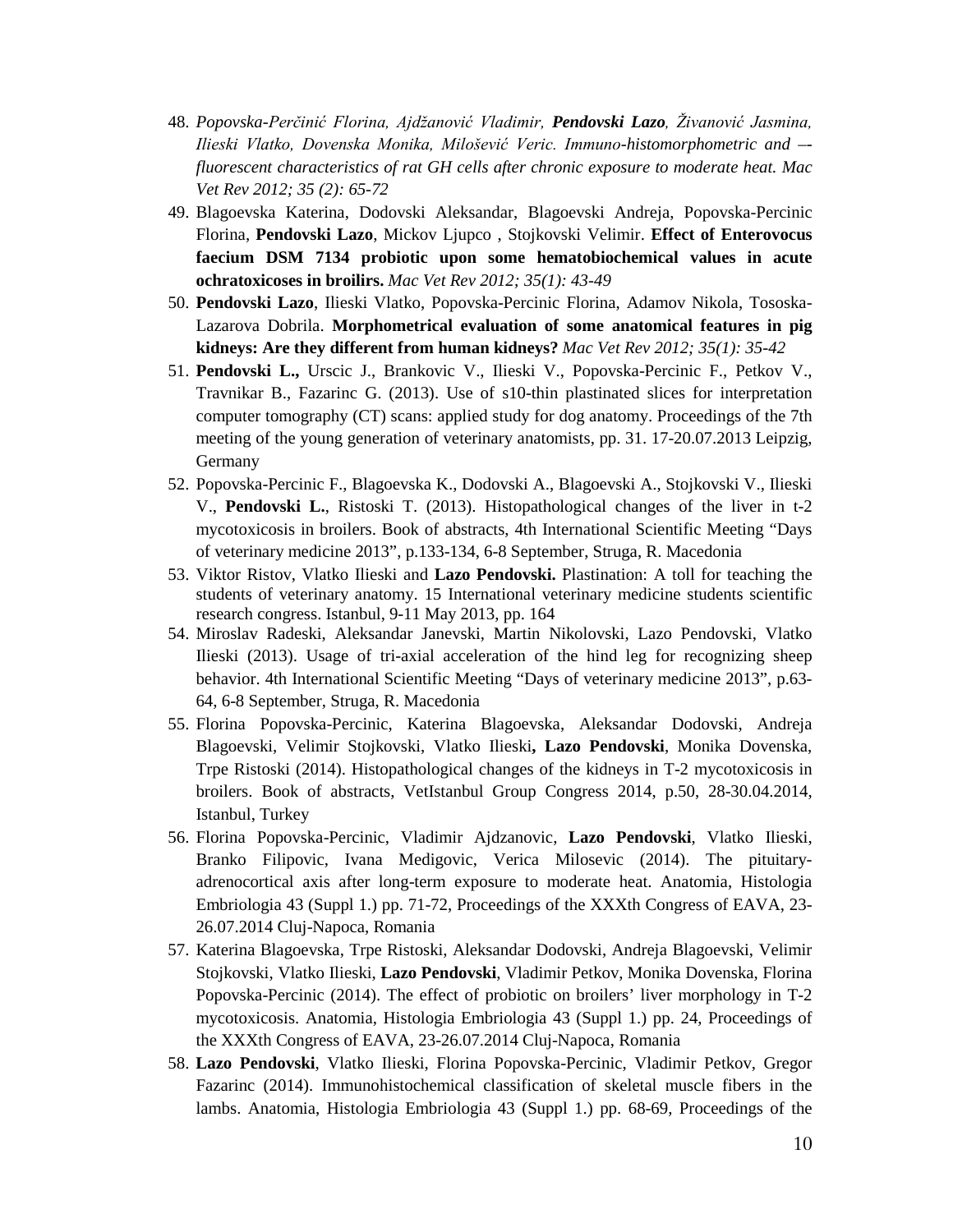XXXth Congress of EAVA, 23-26.07.2014 Cluj-Napoca, Romania

- 59. Miroslav Radeski, Ksenija Ilievska, **Lazo Pendovski**, Florina Popovska-Percinic, Vladimir Petkov, Sokol Duro, Plamen Trojacanec, Vlatko Ilieski (2014). Kinematic locomotion analysis of the hind limbs in ruminants. Anatomia, Histologia Embriologia 43 (Suppl 1.) pp. 74, Proceedings of the XXXth Congress of EAVA, 23-26.07.2014 Cluj-Napoca, Romania
- 60. Florina Popovska-Perčinić, Vladimir Ajdžanović, **Lazo Pendovski**, Branko Filipović, Monika Dovenska, Vlatko Ilieski, Verica Milošević (2014). The rat adrenocortical zona glomerulosa response to moderate heat – stereological and hormonal study. Mac Vet Rev, Vol. 37 (Suppl. 1); Proceedings of the 5th International Scientific Meeting "Days of veterinary medicine 2014", p.66, 5-7 September, Ohrid, R. Macedonia
- 61. Adamov N., Mitrov D., Pendovski L., Pacinovski N., Dovc P. (2014): Genetic polymorphism of the kappa-casein locus in the Holstein-Friesian dairy cattle in Republic of Macedonia. Mac. Vet. Rev. 37 (suppl. 1): 67-68.
- 62. Ivan Alić, Tajana Trbojević Vukičević, Martina Đuras, Snježana Kužir, Dražen Vnuk, Srebrenka Nejedli, **Lazo Pendovski**, and Vesna Gjurčević Kantura. Anatomic variations of the neck muscles in dogs. Veterinarski Arhiv 84 (1), 53-62, 2014
- 63. Miroslav Radeski, Violeta Dukoska, Katerina Blagoevska, Lazo Pendovski, Vlatko Ilieski. Welfare Assessment of Sheep During Transport using Hematological and Hormonal Biomarkers. Feeding Behaviour as an Indicator of Health and Welfare. Proceedings of the Third Dairy Care Conference 2015, 5-6 October, Zadar, Croatia, 30
- 64. V Ilieski, M Radeski, K Blagoevska, A Janevski, M Nikolovski, L Pendovski and V.Petkov. Absence of stress in sheep while witnessing slaughtering process. Recent Advances II, HAS International Symposium 2015, 16-17, July, 2015, Zagreb, Croatia, 27
- 65. Blagoevska K., Stojanovska-Dimzoska B., **Pendovski L.,** Jankuloski D. (2015) PFGE subtyping of Listeria monocytogenes contamination in meat processing plants. 2nd International VETistanbul Group Congress April 2015, St. Petersburg, Book of Abstaracts, p. 66.
- 66. Popovska-Percinic F., Blagoevska K., Dodovski A., **Pendovski L.,** Petkov V., Blagoevski A., Stojkovski V., Dovenska M., Ristoski T. (2015). The effect of T-2 mycotoxicosis and probiotic administration on broilers' duodenal morphology. Proceedings from the II International VETistanbul Group Congress, pp.705, 7-9.04.2015, Saint Petersburg, Russia
- 67. Popova G., Jankuloski D., **Pendovski l.,** Hajrulai-Musliu Z., Sabriu A., Blagoevska K. (2015). Pulsed field gel electrophoresis used for epidemiological study of extended spectrum β lactamases producing *Echerichia coli* colonizing respiratory tract in children. Proceedings of the 6th International Scientific Meeting "Days of veterinary medicine 2015", p.48-49, 24-25 September, Ohrid, R. Macedonia
- 68. Verica Lj. Milošević, Slobodan Z. Stojanović, Zlatko D. Jojkić, Nataša Ristić, Vladimir Ajdžanović, **Lazo Pendovski,** Gordana M. Ušćebrka. Perinatal growth of skeletal muscle cells of pheasants hatched from eggs of different eggshell colour. Proceedings of the 6th International Scientific Meeting "Days of veterinary medicine 2015", p.40, 24-25 September, Ohrid, R. Macedonia
- 69. Hussar P., Popovska Percinic F., Jarveots T., Karner M., Durtis I., Blagoevska K. and **Pendovski L**. Immunolocalisation of glucose transporters GLUT-2 and GLUT-5 in